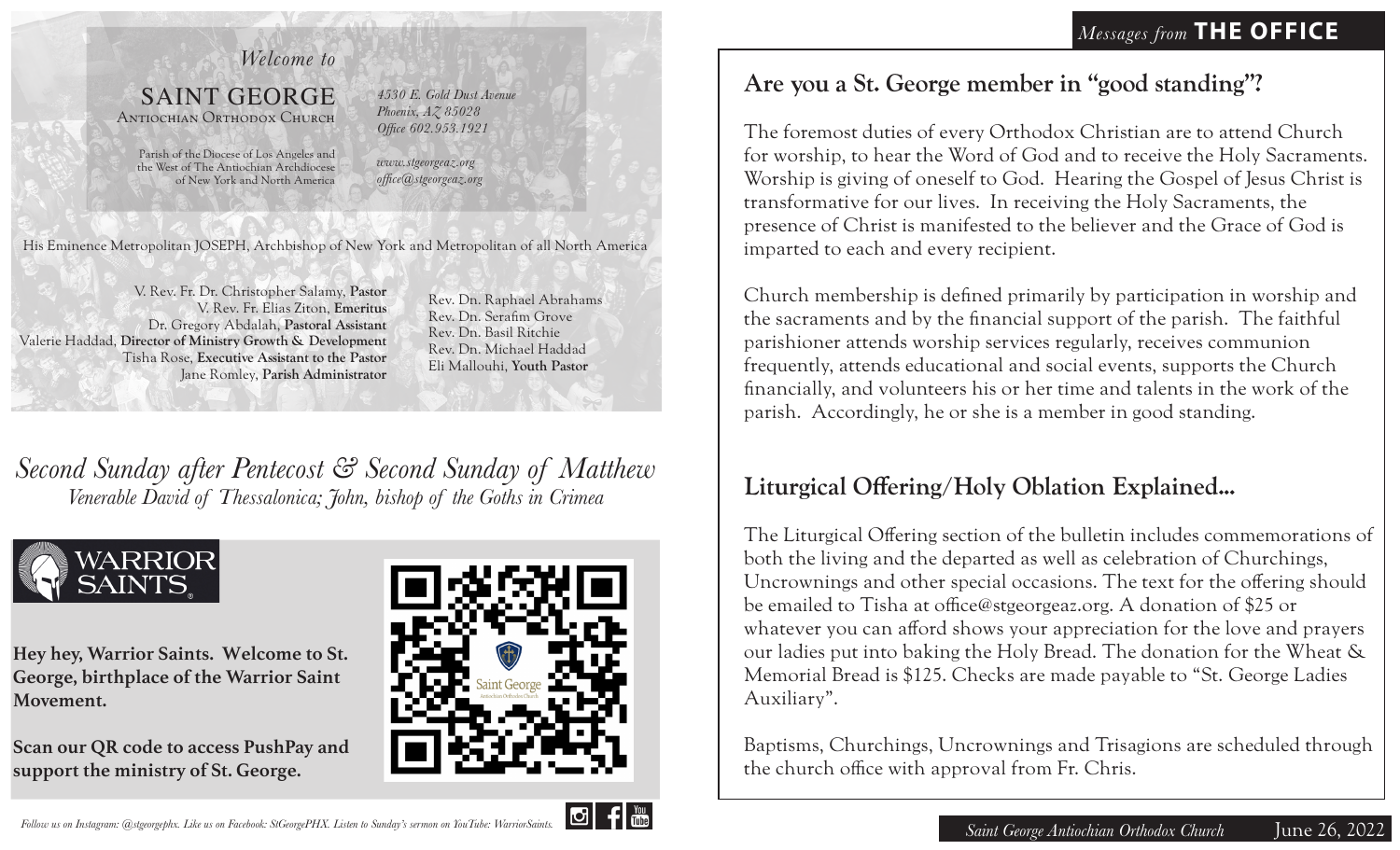## *Tone 1* **EOTHINON 2**

## *Many* **THANKS**

*Nawal and Mannal Abdalla offer Coffee Hour in loving memory of their Son and Brother Elias Jamal Abdalla. May his memory be eternal.*

# *Bookstore by Appointment During the Summer*

*The St. George Church Bookstore will be open and available by appointment only through Sunday, July 31. For books, crosses, icons, cards or anything else you need, contact Peter and Nora Samore at StGeorgeAZ.bookstore@gmail.com. Thanks for your support!*

### **RESURRECTIONAL APOLYTIKION (TONE 1)**

While the stone was sealed by the Jews, and the soldiers were guarding Thy most pure body, Thou didst arise on the third day, O Savior, granting life to the world. For which cause the heavenly powers cried aloud unto Thee, O giver of life. Glory to Thy Resurrection, O Christ, glory to Thy kingdom, glory to Thy providence, O Thou Who alone art the lover of mankind.

#### **APOLYTIKION OF ST. GEORGE (TONE 4)**

As deliverer of captives and defender of the poor, healer of the infirm, champion of kings, victorious Great Martyr George intercede with Christ our God for our souls' salvation.

#### **ORDINARY KONTAKION (TONE 2)**

O protection of Christians that cannot be put to shame, mediation unto the Creator most constant, O despise not the suppliant voices of those who have sinned; but be thou quick, O good one, to come unto our aid, who in faith cry unto thee: Hasten to intercession, and speed thou to make supplication, thou who dost ever protect, O Theotokos, them that honor thee.

To include an oblation or announcement in the bulletin, submit text to Tisha at office@stgeorgeaz.org before noon on Tuesdays. All oblations received in the office after the deadline will be included in the following Sunday's bulletin. Church office hours are Monday - Friday, 9am - 1pm.